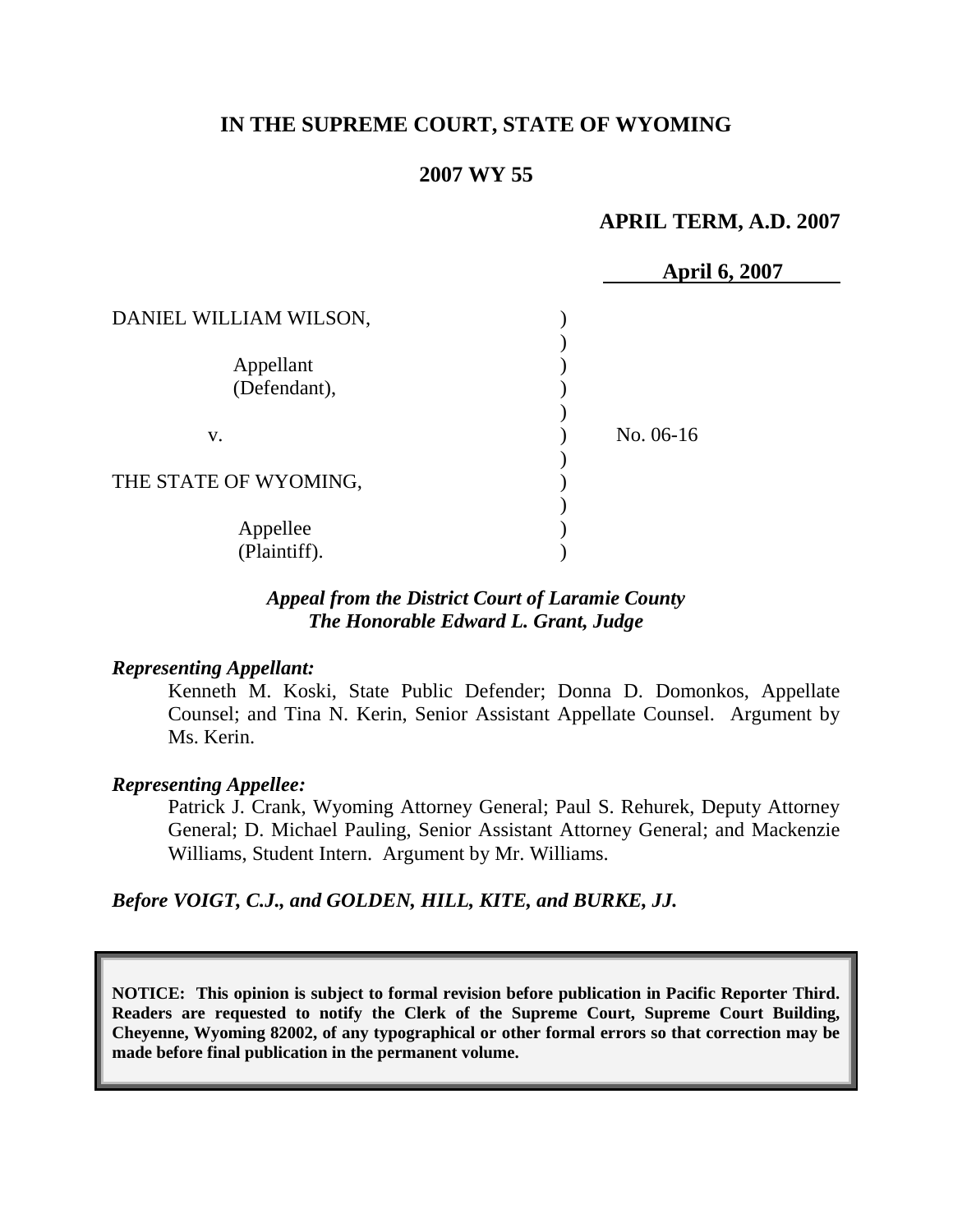## **VOIGT, Chief Justice.**

[¶1] The appellant entered into a plea agreement under which he pled guilty to two counts of attempted manslaughter. He now appeals the ensuing judgment and sentence on two grounds: that he was incompetent to enter the guilty pleas, and that the judge restricted his right to allocution.

[¶2] We affirm.

## **ISSUES**

[¶3] 1. Did the district court err in accepting the appellant's guilty pleas without first establishing his mental competency?

2. Did the district court improperly interfere with the appellant's right to allocution?

# **FACTS**

[¶4] At about 10:30 p.m., on June 28, 2004, the appellant went to the home of his sister and brother-in-law in Cheyenne, Wyoming. The appellant rang the front doorbell, but because of ongoing family difficulties, his sister and brother-in-law engaged him in conversation through an open window, rather than opening the door. Upon noticing that the appellant was armed, the occupants began to retreat from the doorway area. The appellant shot twice into the house, once in each occupant's direction, barely missing them both. He then fled the scene and was arrested in his vehicle after a brief "lowspeed" chase.

[¶5] The appellant was charged with two counts of attempted first-degree murder. He pled not guilty to both counts during his district court arraignment, but his attorney told the court that he might later change his pleas to not guilty by reason of mental illness or deficiency. On September 17, 2004, the district court granted the appellant's motion to continue the trial because defense counsel was still evaluating the possibility of entering such pleas.

[¶6] On October 28, 2004, the appellant filed a motion seeking to amend his pleas to not guilty by reason of mental illness or deficiency. In the motion, defense counsel reported his personal concern that the appellant was mentally unfit to proceed. Along with the motion, the appellant filed a copy of a psychological evaluation report prepared by a licensed psychologist, Mark J. Watt, Ph.D., J.D. In his report, Dr. Watt opined that the appellant was competent to proceed, but that at the time of the offenses he "was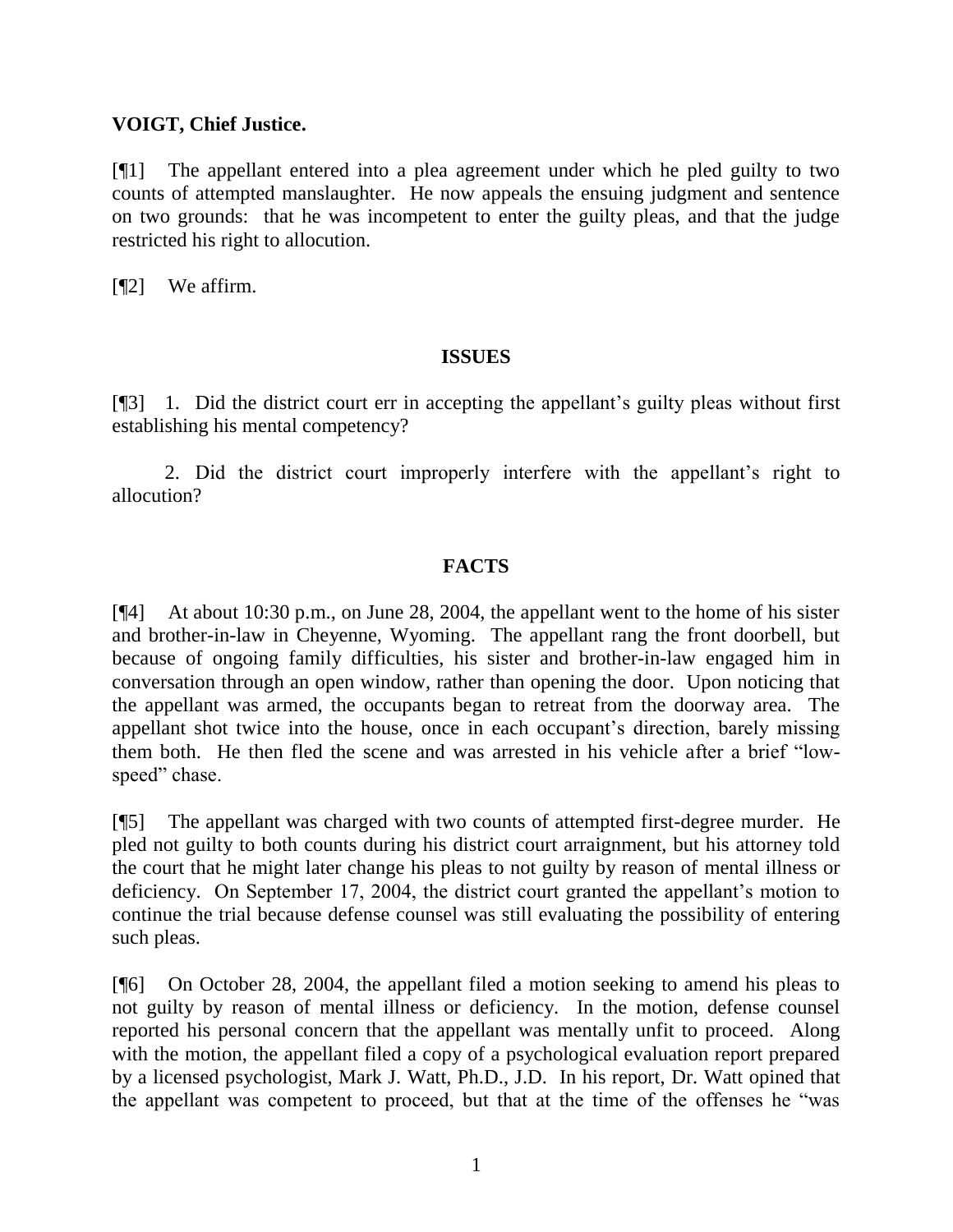suffering from a major mental illness or deficiency that would meet statutory threshold criteria necessary for establishing a basis for not guilty by mental insanity defense."

[¶7] In response to the appellant's motion and Dr. Watt's report, the district court suspended further proceedings and ordered the appellant to undergo a mental health evaluation at the Wyoming State Hospital pursuant to Wyo. Stat. Ann. §§ 7-11-301 through 304 (LexisNexis 2003). In a report dated February 28, 2005, Abram C. Hitt, Ph.D., determined both that the appellant was competent to proceed and that he was not mentally incompetent at the time of the offenses.

[¶8] On March 23, 2005, the district court held a status hearing for the purpose of allowing counsel to agree on the record that "there is no issue from either the defense or the State as to the psychiatric evaluations as to competency or fitness to proceed[, but] [t]here is a divergence of opinions as to whether or not he qualifies for the mental illness defense." After listening to this stipulation by counsel, the district court proceeded to set the matter for trial.

[¶9] On April 27, 2005, the appellant appeared before the district court for a change-ofplea hearing. The court was informed that the parties had entered into a plea agreement under which the appellant would plead guilty to two reduced charges of attempted manslaughter, with sentencing to be left to the court's discretion. An Amended Information was filed and the appellant pled guilty to the two lesser counts contained therein. Upon counsels' request, the court ordered the appellant to undergo a "threat assessment" at the Wyoming State Hospital as part of the pre-sentence investigation. The examiners who conducted that assessment categorized the appellant as being a "moderate to high risk" for the commission of future violent acts.

[¶10] The appellant was sentenced on October 28, 2005. During the sentencing hearing,  $\overline{\text{h}}$  was given the opportunity to allocute.<sup>1</sup> Accepting that invitation, the appellant spoke for several minutes, with his primary topic being the history of his family's dysfunctional inter-relationships. At one point during his discourse, the appellant was interrupted by his own attorney, at which point the following colloquy occurred:

> [DEFENSE COUNSEL]: Judge, if I may, I understand the defendant is allowed to make his statements, but these are being made – most of the statements are being made against the advice of counsel, just for the record.

 $\overline{a}$ 

<sup>&</sup>lt;sup>1</sup> "Allocution" in this context is "[a]n unsworn statement from a convicted defendant to the sentencing judge or jury in which the defendant can ask for mercy, explain his or her conduct, apologize for the crime, or say anything else in an effort to lessen the impending sentence." *Black's Law Dictionary* 83 (8th ed. 2004)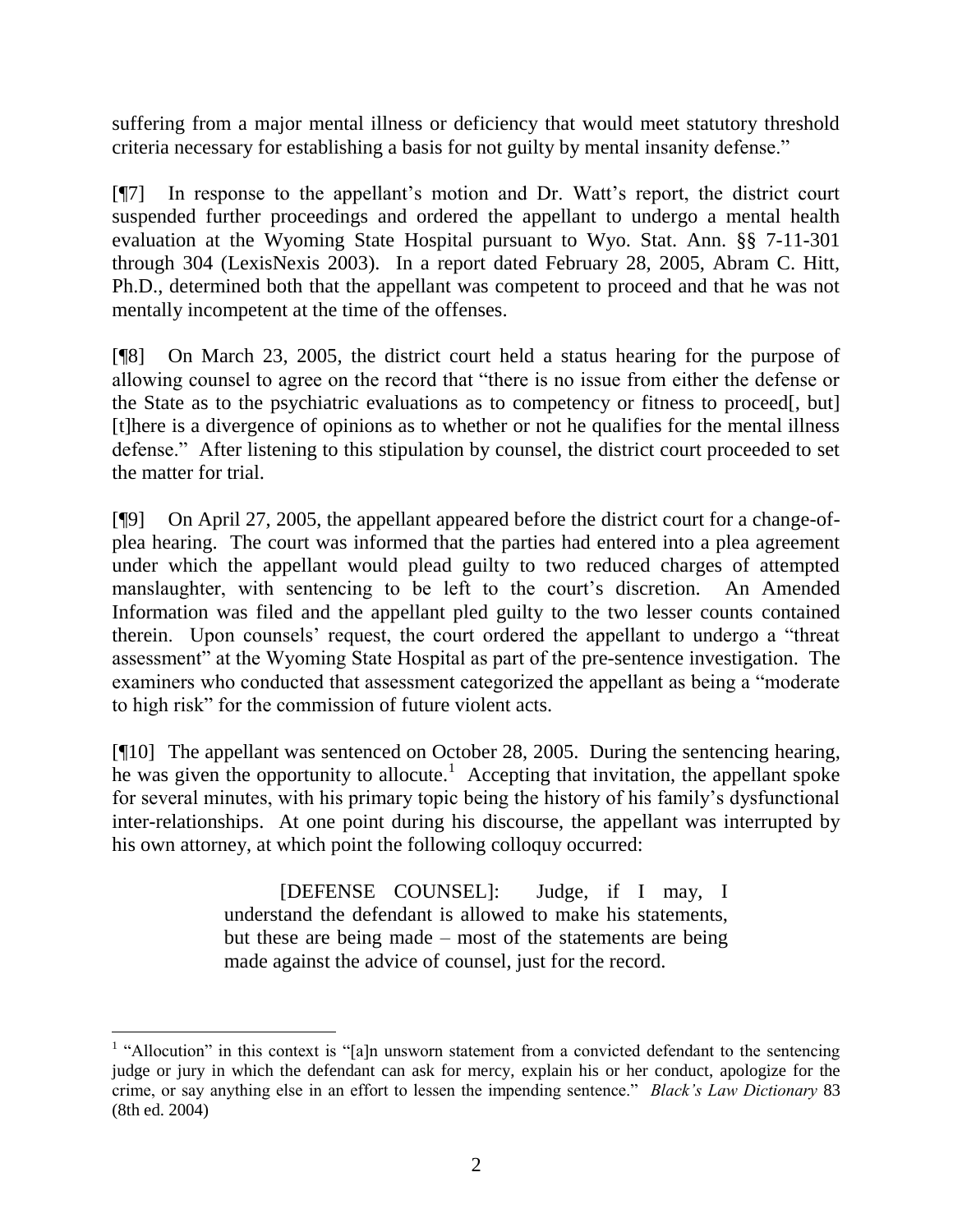THE COURT: I assume that's so, [counsel].

[THE APPELLANT]: I know most of these statements can be made – can be construed as motive for me to try to kill them. I did not try to kill them. If I was really trying, I think I would have got the job done.

After the appellant continued to speak in the same vein, the district court then interrupted him with the following comments:

> THE COURT: Mr. Wilson, you're entitled to speak in your behalf here, but you're really way beyond the point by any reasonable measure. You're not helping yourself any. As you just indicated yourself, these comments do nothing but reinforce the belief in the view of any reasonable person who might be listening that you yet are resentful, and would harm these people should you be given the chance. I believe the Court has allowed you to offer all the information that might be reasonable, helpful at sentencing, so we'll proceed with that.

While the record does not reveal what length of time the appellant spoke in allocution, his comments take up eight pages of the sentencing hearing transcript.

#### **DISCUSSION**

## *Did the district court err in accepting the appellant's guilty pleas without first establishing his mental competency?*

[¶11] The standard for mental competency of a defendant to proceed in a criminal case is set forth in Wyo. Stat. Ann. § 7-11-302 (LexisNexis 2003):

> (a) No person shall be tried, sentenced or punished for the commission of an offense while, as a result of mental illness or deficiency, he lacks the capacity to:

> > (i) Comprehend his position;

(ii) Understand the nature and object of the proceedings against him;

(iii) Conduct his defense in a rational manner; and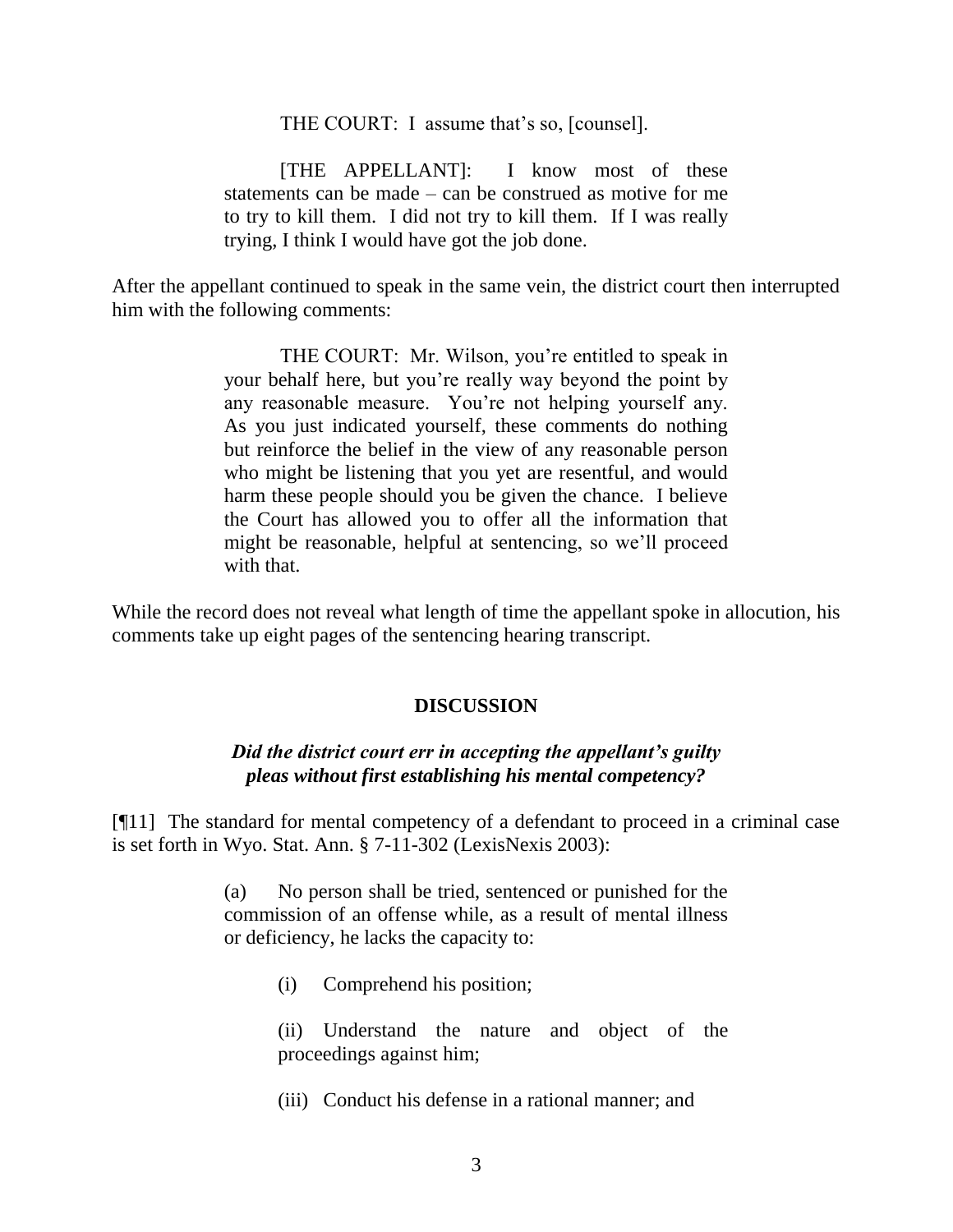(iv) Cooperate with his counsel to the end that any available defense may be interposed.

Although the question of competency is a factual issue, the requirement that competency be established is a matter of law that is reviewed *de novo. deShazer v. State*, 2003 WY 98, ¶ 12, 74 P.3d 1240, 1244-45 (Wyo. 2003).

[¶12] The appellant's present argument contains a procedural and a substantive element, both of which are statutorily based. First, the appellant contends that the district court violated Wyo. Stat. Ann. § 7-11-303(f) (LexisNexis 2003) by not making on the record a specific finding of competency to proceed.<sup>2</sup> Second, the appellant alleges that the district court violated its obligation under Wyo. Stat. Ann. § 7-11-303(a) to suspend the proceedings upon its own motion, given the obvious evidence that the appellant was not fit to proceed.<sup>3</sup>

[¶13] We find neither of these arguments compelling. Admittedly, the record reveals that the appellant was difficult, argumentative, egocentric, and highly suspicious of others. Nevertheless, both mental health professionals who evaluated the appellant, and both attorneys, reported to the court that the appellant did not suffer from a mental illness or deficiency that caused him to be incompetent to proceed. After both evaluation reports had been filed, the district court held a hearing for the purpose of allowing counsel to stipulate this conclusion for the record. While it might have been the better practice for the district court at that hearing to have actually stated on the record that he found the appellant competent to proceed, that was the practical effect of the hearing and of the court's follow-up comment: "So, we need a trial date." Where there was but one ruling for the district court to make, no prejudicial error occurred in the court's failure to make that specific ruling. *Follett v. State*, 2006 WY 47, ¶ 13, 132 P.3d 1155, 1160 (Wyo. 2006). Furthermore, because the proceedings had already been suspended twice for the purpose of mental health evaluations, and there is no evidence that the appellant's mental

 $\overline{a}$ 

<sup>&</sup>lt;sup>2</sup> Wyo. Stat. Ann. § 7-11-303(f) reads in pertinent part as follows:

If neither the state, nor the accused or his counsel contests the opinion referred to in paragraph (c)(iii) of this section relative to fitness to proceed, the court may make a determination and finding of record on this issue on the basis of the report filed or the court may hold a hearing on its own motion. . . .

 $3$  Wyo. Stat. Ann. § 7-11-303(a) reads as follows:

If it appears at any stage of a criminal proceeding, by motion or upon the court's own motion, that there is reasonable cause to believe that the accused has a mental illness or deficiency making him unfit to proceed, all further proceedings shall be suspended.